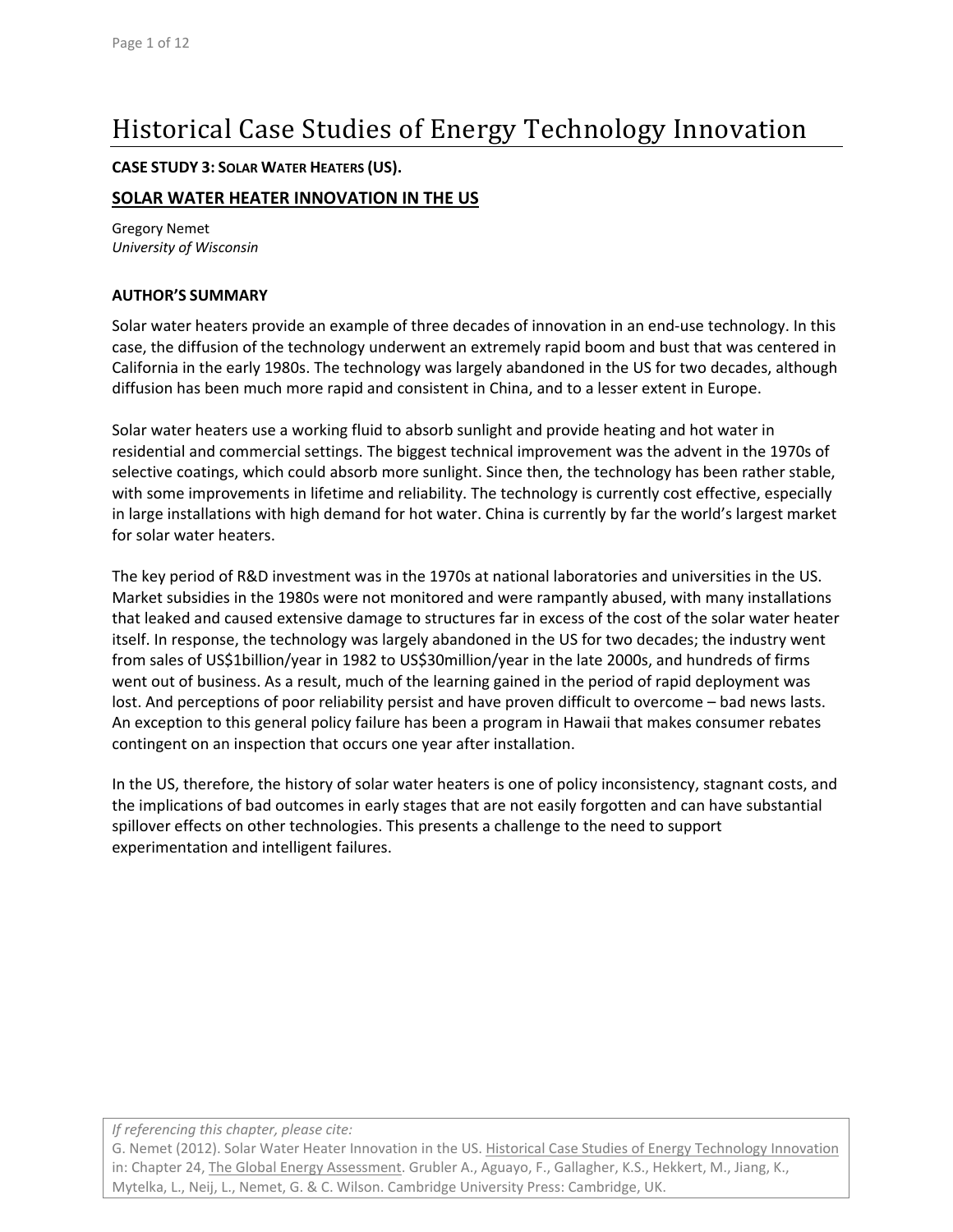# **1 TECHNOLOGY AND MARKET OVERVIEW**

Solar water heaters ('SWH') expose a working fluid to solar radiation to raise the fluid's temperature. The fluid circulates and can be used indirectly for space heating or directly as hot water. In direct use, heated potable water is typically stored in a well-insulated tank. In most cases in developed countries, SWH systems work as hybrid systems, in which heat from the combustion of natural gas or electric resistance supplements the solar heated water. The configuration of the SWH and the integration with conventional forms of water heating is one of several design elements that distinguish SWH systems. For example, passive systems use temperature gradients to circulate the working fluid while active systems use electrically powered pumps. In direct systems, the working fluid is potable water and leaves the system once heated. In indirect systems, a heat exchanger is used so that the working fluid need not be potable water and can have anti‐freeze characteristics. Further, the temperature of the working fluid affects use: above 50°C for residential water and heating, and below 50°C for pool heating, an important niche market in the US. Several configurations exist with different trade‐offs between upfront costs, maintenance costs, reliability and efficiency.

The global installed capacity of solar water and space heating in 2009 was about 257 million square meters (m<sup>2</sup>) which corresponds to about 180 GW of thermal power or GW<sub>th</sub> (REN21, 2010). This is approximately a 21% increase from 2008. According to the International Energy Agency, the total global solar thermal collector capacity in 2008 was about 217 m<sup>2</sup>, which corresponds to about 152 GW<sub>th</sub> using the IEA's conversion factor of 0.7 kW<sub>th</sub>/m<sup>2</sup> (Werner and Mauthner, 2010). Of this total, about 54% was accounted for by evacuated tube collectors, about 33% by flat‐plate collectors, about 12% by unglazed plastic collectors, and the remainder by air collectors.

The major markets for solar water heater installations are in China (58% of global total), Europe (19%), US and Canada (10%). Other large markets include Australia, Israel, Jordan, Japan, and New Zealand. The application of solar heat and the type of collector used vary greatly by country. In China, Japan, and Europe, flat‐plate and evacuated tube collectors are dominant and the solar heat is primarily used to prepare hot water and to provide space heating. In United States, Canada, and Australia, unglazed plastic absorbers are predominantly used for swimming pool heating.

# **2 SOLAR WATER HEATING IN THE US: CALIFORNIA BOOM AND BUST**

The central episode of SWH experience in the US occurred as a boom and subsequent bust in California in the 1980s. The boom was driven by federal and state subsidies as well as expectations of high energy prices during the late 1970s and early 1980s (Hirst et al., 1979). The crash that occurred after 1984 was due directly to the expiration of tax credits for new installations, and was perhaps reinforced by the high-profile announcement that solar water heaters had been removed from the White House.

### **2.1 US and California policies**

A government report from the late 2000s made a retrospective analysis of the policies that led to the solar water heater boom and bust in the 1980s (Taylor et al., 2007). That study found over a dozen policy programs that had the potential to influence the rates of invention and diffusion of SWH. Ratings elicited from industry, government and academic experts on which policies had the most important effects are shown in Figure 1. A rating of 5 represents "most important". Four policies stand out. Most importantly, federal tax credits provided from 1978 ‐ 1985 reduced the cost of installation by up to 25%,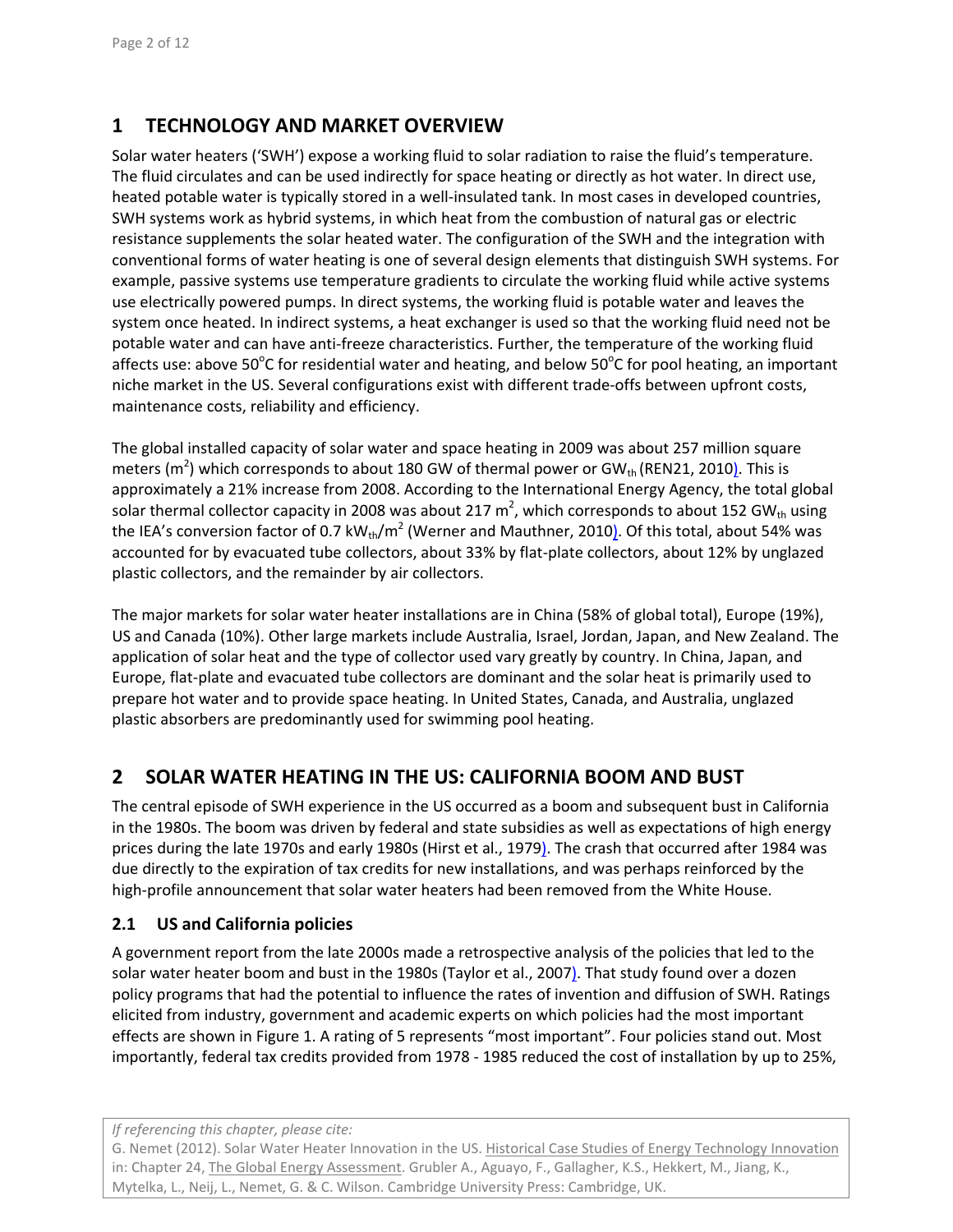subject to the availability of tax liabilities against which to use the credits. In California, state tax credits effectively provided a 15% reduction in costs in addition to the federal credits. Another important policy was the requirement that installers be licensed, although deficiencies with stringency and enforcement of the licensing requirement became important later. Note that the US Department of Energy solar hot water R&D program was rated by experts as substantially less influential than these other policies.

Finally, one of the highest rated programs was Hawaii's program to provide incentives for SWH, though at much lower levels than in the 1970s. Among the most salient features of Hawaii's program was its requirement that all new installations receiving a subsidy be inspected a year after installation to ensure proper operation. Inspections cost on the order of \$40/system and provide strong incentives to avoid the poor installations and subsequent non‐operation that characterized perhaps half of the systems installed in the 1980s.



#### Expert Ratings on Innovation - Solar Water Heating, n=7

**FIGURE 1. ELICITED RATINGS OF SWH POLICY INFLUENCE ON INNOVATION** (TAYLOR ET AL., 2007)**.** NOTES: CPUC = CALIFORNIA PUBLIC UTILITIES COMMISSION; 'RESID' = RESIDENTIAL; DOE = DEPARTMENT OF ENERGY; SMUD = SACRAMENTO MUNICIPAL UTILITY DISTRICT.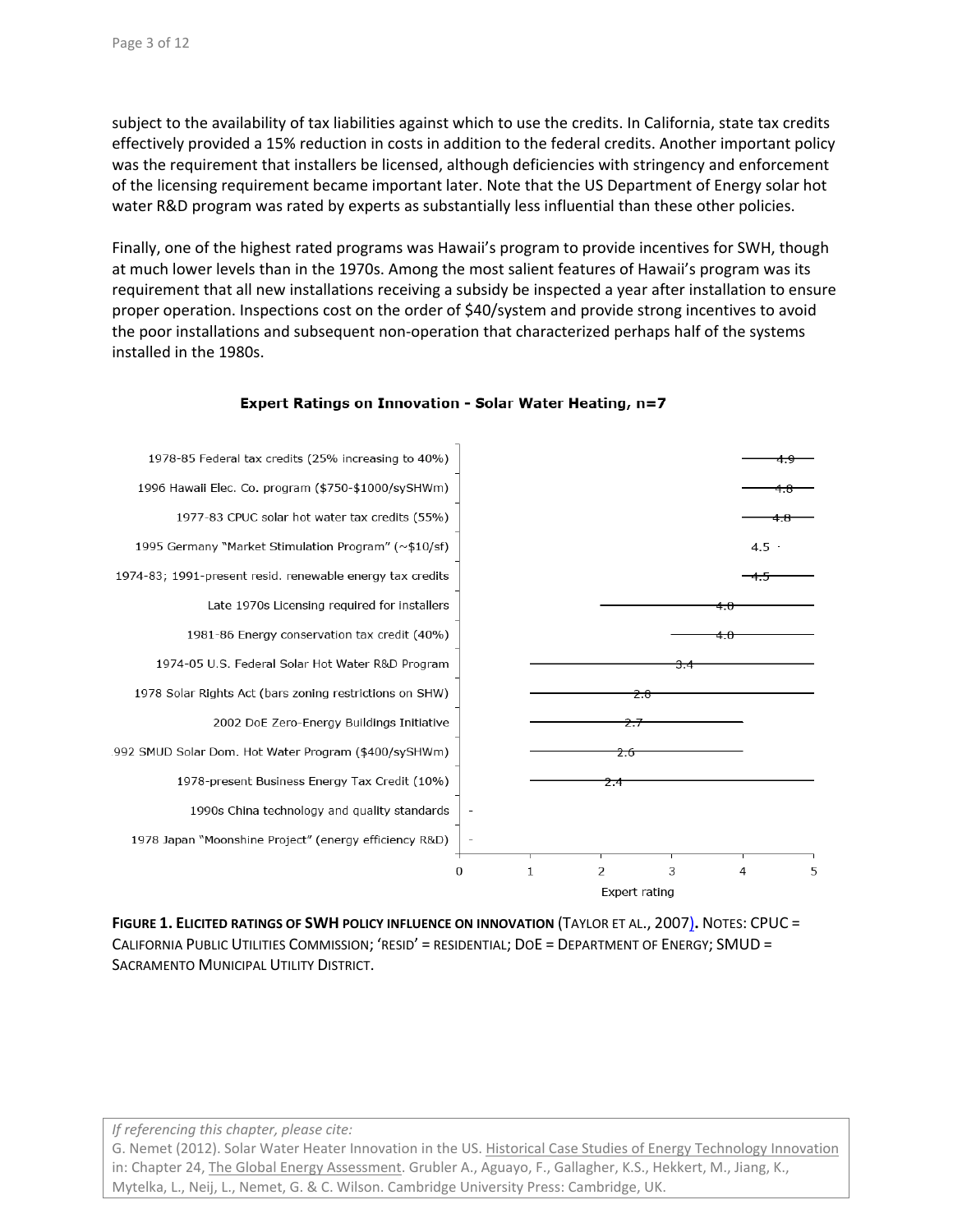### **2.2 The early SWH industry**

This set of policies resulted in a dramatic scaling up of the industry from 1975‐1985 and a subsequent crash that was even more rapid (Figure 2). Annual production was over 1 million square meters of panels from 1982‐1985. In 1986, production fell by an order of magnitude and has stayed below even those levels since.

The industry structure followed a broadly similar pattern albeit with some key differences. The explosion of new firms producing solar water heaters increased from a couple of dozen in 1974 to over 300 three years later (Figure 3). Consolidation and exit kept the number of firms relatively constant during the years of increasing and large production. Once production declined in 1986, hundreds of firms left the industry and from the next two decades the industry was left with 10‐20 firms, many of them sustained by building solar water heaters for the niche market of swimming pools.

One is left with a mixed impression of the firms in the industry. While many contributed to improvements in the quality of the equipment, such as designing systems that would not leak or freeze, many had a much shorter time horizon, such that performance and long-term reliability were less important than quantity installed. These so called "solar profiteers" likely had the dominant effect on how the industry was perceived (Taylor, 2008).



**FIGURE 2. PRODUCTION OF SOLAR WATER HEATERS IN THE US (1974‐2003).**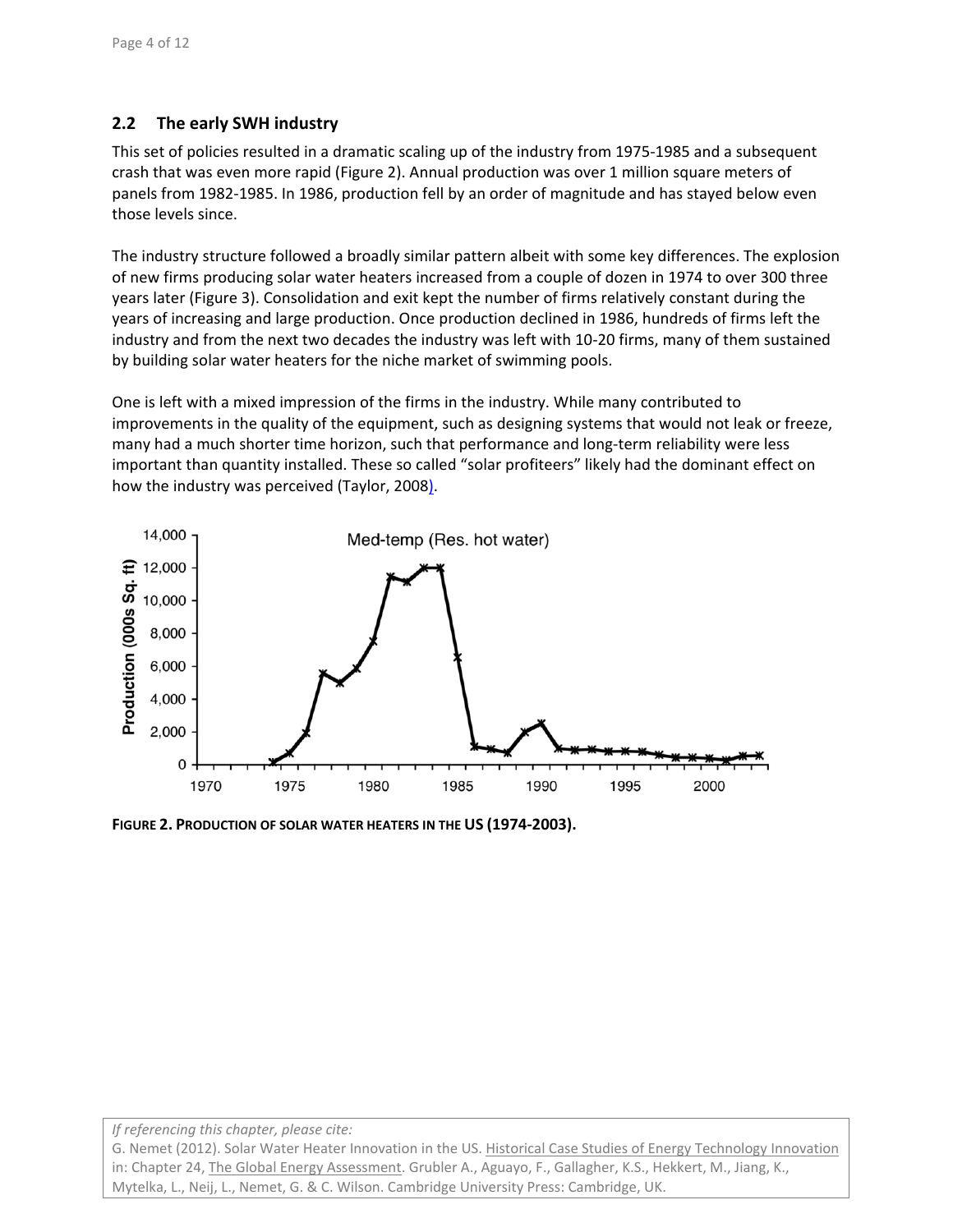

**FIGURE 3. NUMBER OF FIRMS PRODUCING SOLAR WATER HEATERS IN THE US (1974‐2007).**

With this much churn of firms and personnel, it seems likely that there was a high level of knowledge depreciation in the solar hot water industry, particularly with respect to the technical improvements discussed below. Fewer than 300 people were employed in the industry from the late 1980s until the late 2000s (EIA, 2005). One compensating factor to this loss of tacit knowledge was the persistence of a annual conference devoted to solar energy which included large participation from the SWH community. The American Solar Energy Society held occasional conferences beginning in 1955 and then annually beginning in 1976. An analysis of the conference proceedings finds that 1100 papers on SWH were presented at the conference from 1955‐2004, and that papers increased by a factor of 5 in 1975 and remained at that level until 1980 after which they declined steadily (Taylor et al., 2007). Academics and government laboratories authored three quarters of the papers—only a quarter were written by firms and electric utilities. Actor-networks appear to be dominated by researchers rather than installers. Notably, papers on SWH declined as the industry expanded to its highest levels of production; this negative correlation between expanding markets and creative efforts has also been observed in wind power (Nemet, 2009). Similarly, the solar hot water R&D program peaked before the market expanded and by 1982 had practically disappeared (Figure 4).

The composition of the authors as well as the timing of the decline in conference papers suggests that different types of knowledge depreciated at different rates. The knowledge that was codified and preserved was much more likely to consist of technical efforts to improve systems (described below), and less likely to capture learning‐by‐doing in installing and operating systems in real‐world commercial environments. The tacit knowledge of installers was likely lost as many left the industry to pursue employment in other areas after what industry survivors referred to as the "tragedy of 1985" (Taylor, 2008). For SWH in the US, knowledge depreciation is much more of a concern for system integration and use, than for the components themselves.

#### *If referencing this chapter, please cite:*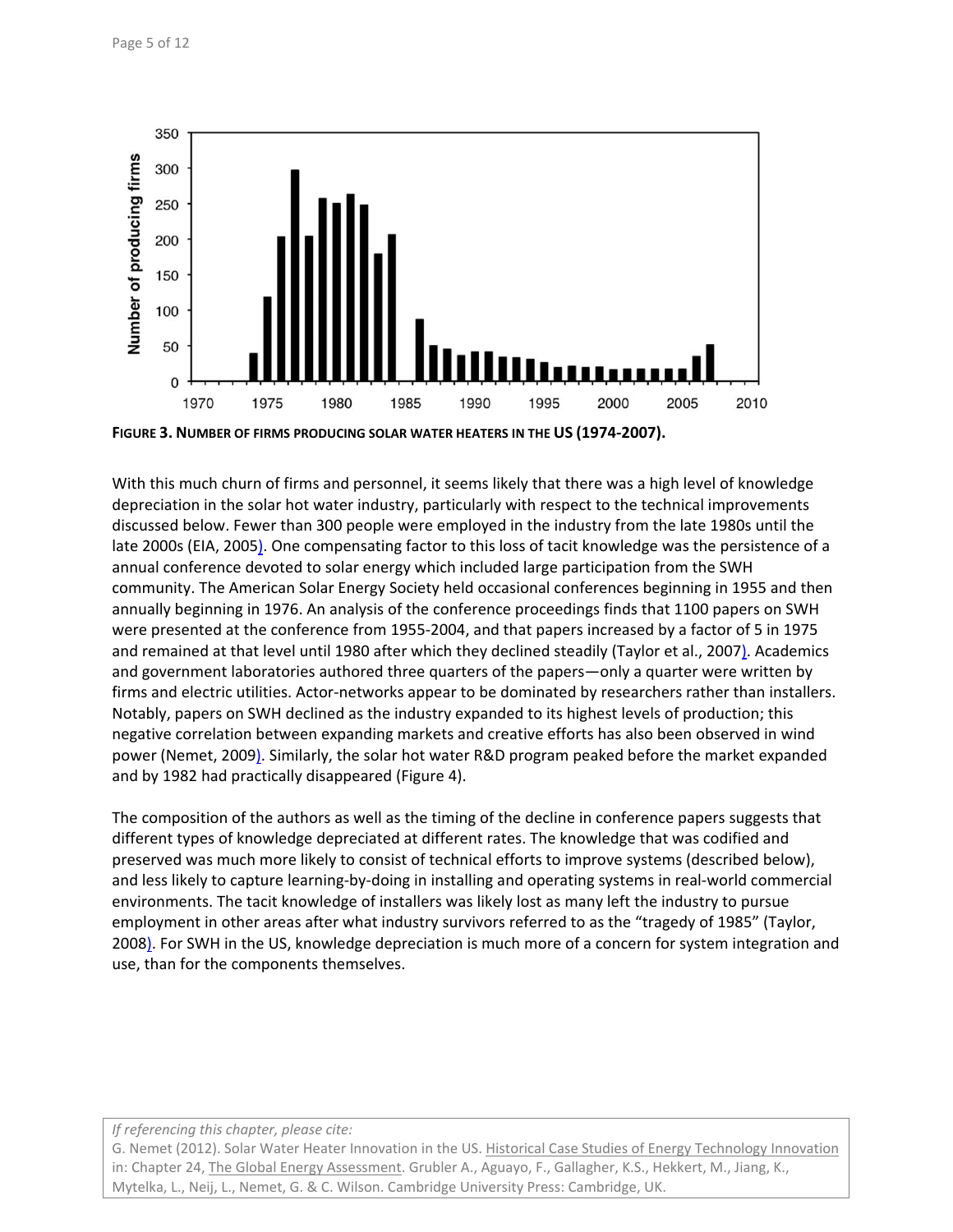

**FIGURE 4. US FEDERAL R&D FOR SOLAR HEATING AND COOLING.**

### **2.3 Technological change**

There were four main sources of technical improvement in SWH in the 1980s and 1990s (Taylor et al., 2007):

- Selective coatings: This technology originated in Israel in the 1960s and was developed by the US Department of Energy in the 1970s. Coatings were applied to collector tubes that blocked the emission of infrared radiation that typically escaped from the system as the working fluid was heated. These coatings increased the amount of heat absorbed by 20%.
- Polymer‐based systems: The switch from using glass and steel to plastic components has the potential to reduce system costs by a factor of 3. Polymer materials degrade after lengthy exposure to ultra‐violet rays, so have only recently begun to be used commercially despite having been in development for several decades. The use of degradation resistant materials such as polybutelene and polysulfone have improved performance.
- External heat exchangers: designing heat exchangers so they are not integrated with the water tank allows the use of standard hot water tanks for storage. The use of these mature and mass produced systems reduces storage costs by half.
- Absorber plates: improvements in coatings and use of new materials in absorber plates have enabled the shift to thinner systems that require less material.

While the quality of the technology has improved steadily, the cost of the technology has remained relatively stable over three decades. Figure 5 shows that the cost per watt of energy output in the mid‐ 2000s was close to the level of the late‐1970s. In this case, the quality improvements were focused on reliability, which is not captured in the energy produced at peak solar insolation. Rather, the cost per watt has been influenced by increases in the price of materials, especially steel and glass.

*If referencing this chapter, please cite:*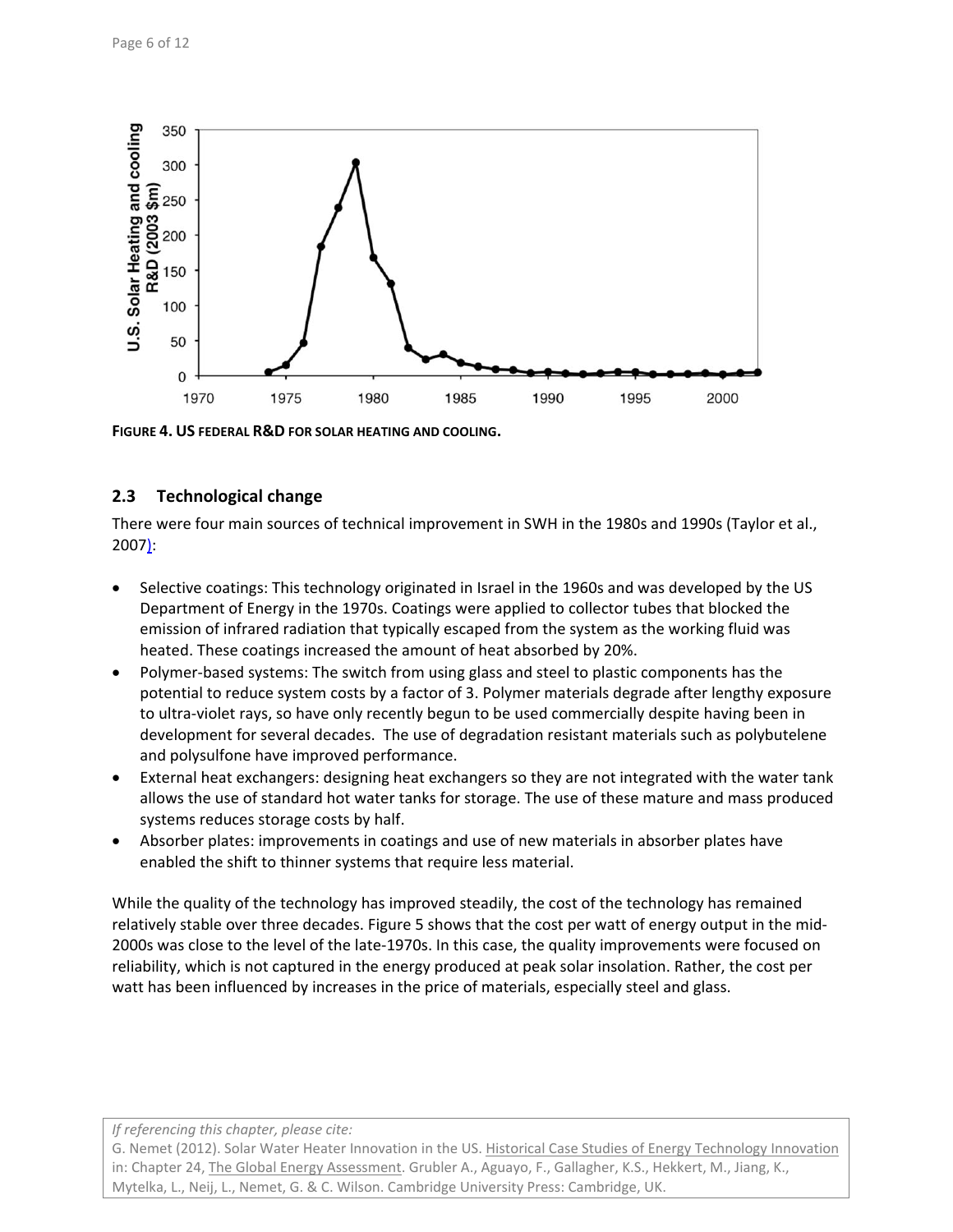

**FIGURE 5. PRICE OF US SOLAR WATER HEATERS.**

Frequency of filing applications for patents provides another perspective on the patterns of technological change in SWH. Figure 6 shows numbers of SWH patents by the year in which they were filed, again showing a boom and bust pattern (Taylor et al., 2007). The timing of the peak, 1977, precedes the peak market year by 5 years. The 1970s was a time of experimentation in solar water heaters during which many designs were tried. (This is similar to the case of wind power as described in another case study in this book). Relative to other energy technologies, SWH patent holders are more likely to be individuals (rather than firms) and from the US, rather than foreign. By the 1980s, when the market took off, many of the design questions were settled and patenting subsequently declined. The types of improvements that occurred during the period of market growth were subtle changes in avoiding leaks, and increasing reliability ‐ many of these were not patentable, or perhaps were best protected as trade secrets.



**FIGURE 6. US SOLAR WATER HEATER PATENTS.**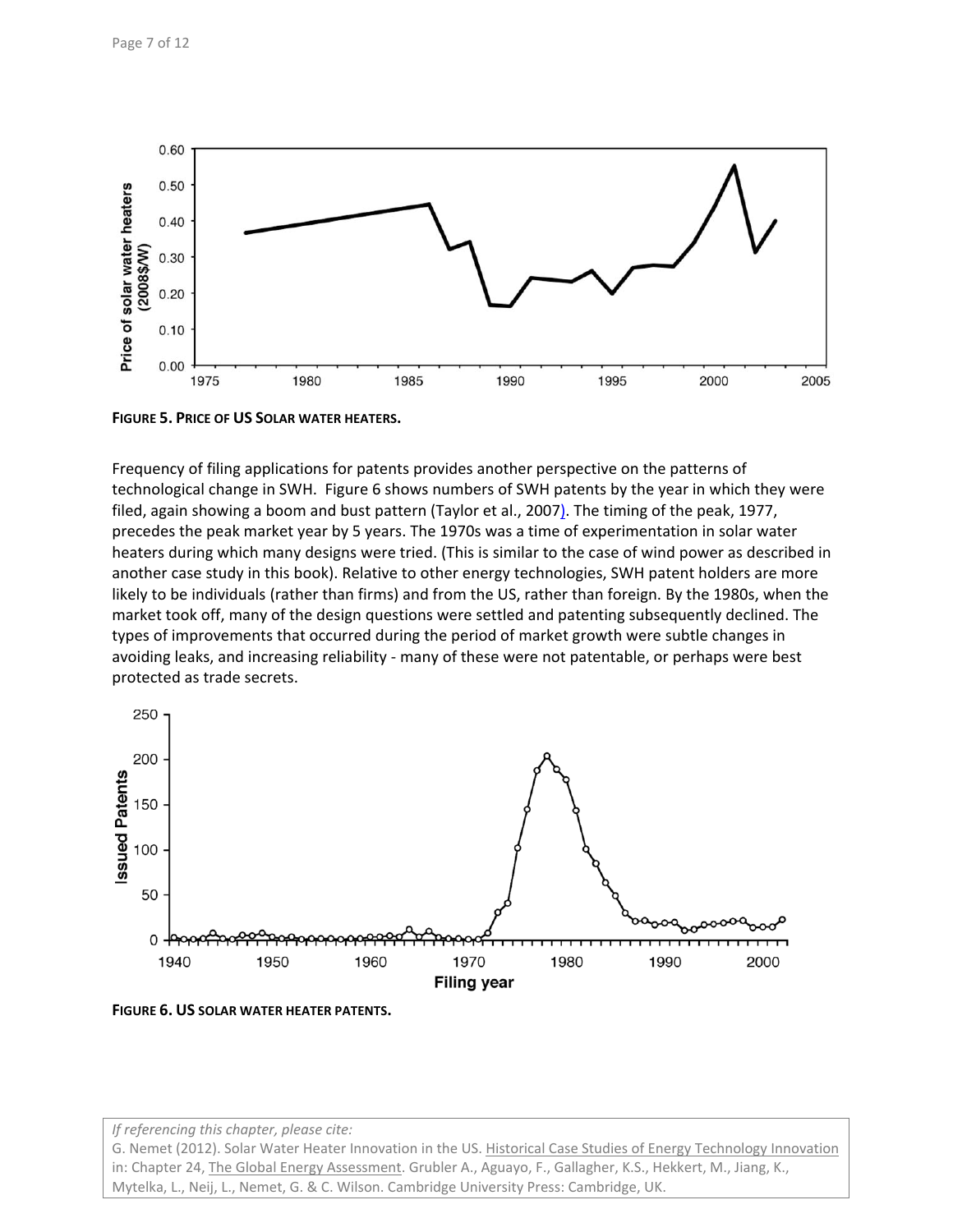The factors that supported the emergence of the SWH industry in the US in the late 1970s—a shared perception of an energy crisis, expectation of high energy prices, technological promise, and strong government support—had all disappeared or diminished by the mid‐1980s. In 1986 the SWH panels that had been installed on the White House in 1977 were removed. Interviews with experts in the industry suggest that rampant abuse of generous subsidies in the 1980s had led to poorly installed systems (Taylor et al., 2007). The fallout of the end of the boom led to a shrinking of the industry from \$1b/year in 1982 to \$30m/year in 2002. The number of companies involved in the industry diminished from a few hundred to a few dozen. A consequence has been the loss of people from the industry and of their experience of how to build and install systems, as well as how not to. Subsequently almost all growth in the industry has taken place in China, and to a lesser extent in Europe.

## **3 CHINA: FROM STEADY GROWTH TO DOMINANT MARKET**

Currently, China is the world's largest market for solar water heaters. By the end of 2008, China had installed about 125 million  $m^2$  of solar water heating capacity, about 60% of the global total (Werner and Mauthner, 2010). One study estimates that China accounted for more than 80% of global solar water and space heating capacity installed in 2009 (REN21, 2010). This study also estimates that the newly added capacity in 2009 increased by almost 34% compared with the new capacity addition in 2008. By the end of 2008, China had more than 1,300 SWH manufacturers operating in China (REN21, 2009). It is important to note that these growth rates are not just a recent phenomenon. The SWH market has grown steadily in China since the early 1990s, with an average increase of 49% per year for the period 2000 ‐ 2009 (Figure 7). Urban areas accounted for almost 90% of the installations (Junfeng and Runqing, 2005). Around 30% of installations are concentrated in large cities and about 60% in suburban areas and small cities (Wallace and Wang, 2006).



**FIGURE 7. NEWLY INSTALLED CAPACITY OF FLAT‐PLATE AND EVACUATED TUBE COLLECTORS FROM 2000 TO 2008** (WERNER AND MAUTHNER, 2010)**.** NOTES: EUROPE INCLUDES EU 27, ALBANIA, MACEDONIA, NORWAY, SWITZERLAND, AND TURKEY.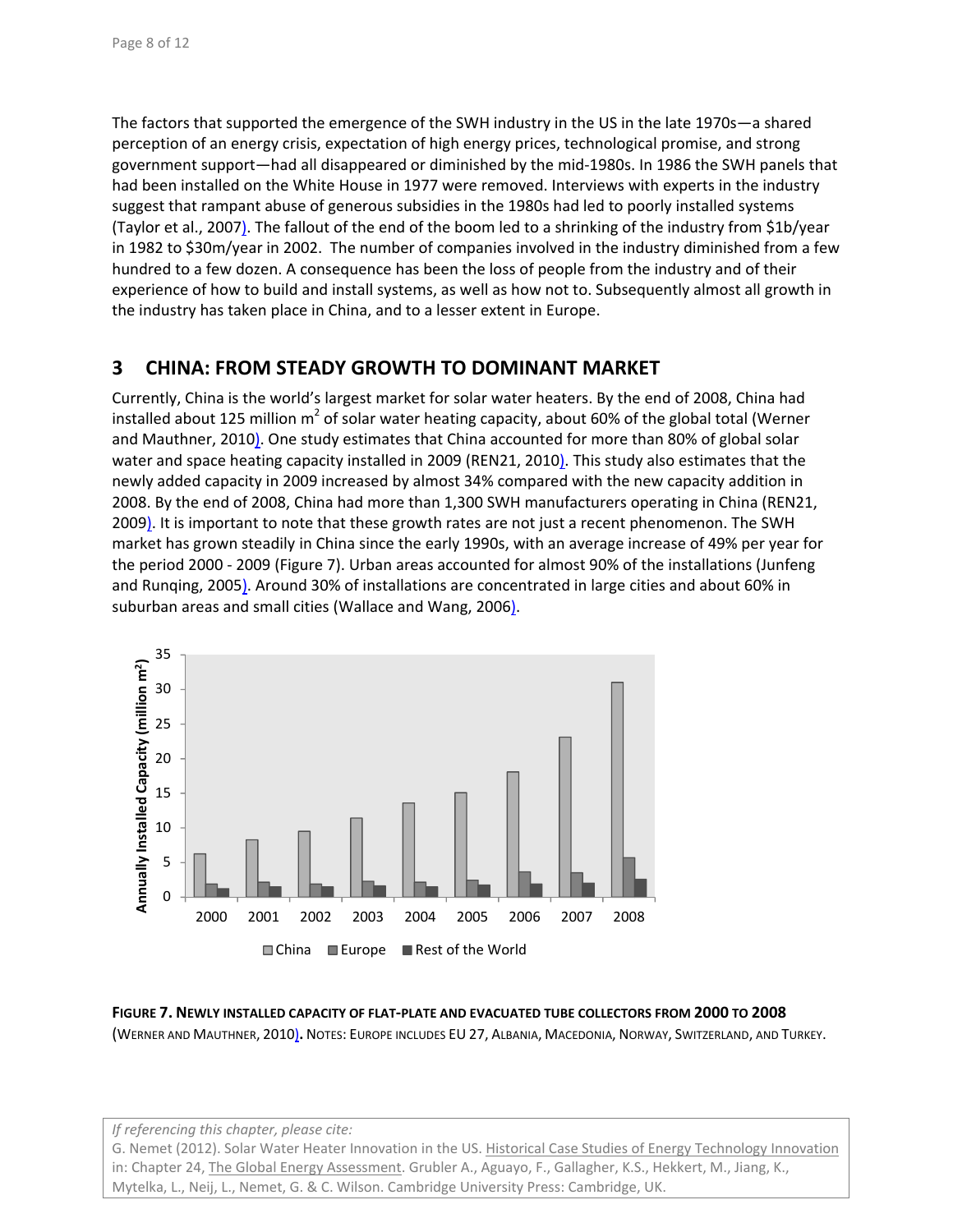Over half of the increase in the newly installed capacity in 2008 and 2009 was due to the central government's program called "home appliances going to the countryside" (REN21, 2010). In addition to domestic installations, China is positioning itself as a global leader in production as well as technology advancement of vacuum‐tube solar heating systems. Chinese products dominate more than 90 percent of the global vacuum‐tube systems market (REN21, 2009). This is an incredible feat considering that China only recently began exporting solar hot water systems to other developing countries in Asia, Africa, and South America. Chinese systems have also made their way to Europe through joint ventures with other European companies.

Sustained high growth in China's solar hot water market for over a decade has primarily been driven by government initiatives, and increasing living standards of the Chinese people resulting from rapid economic development (REN21, 2009). China was the first country with long-term national targets for solar hot water capacity: 150 million  $m^2$  by 2010 and 300 million  $m^2$  by 2020 (REN21, 2010). The Ministry of Construction issued specifications for building‐integrated SWH systems in 2005 (REN21, 2009). As a result, building design and construction in many urban areas in China requires solar hot water integration. Some cities in China mandate solar hot water in all new residential buildings and in new construction and renovation of hotels and commercial buildings. The rapid expansion of SWH systems has reduced costs significantly and as a result, the price of solar heaters is competitive with electric and gas water heaters.

The main challenge facing the Chinese solar hot water industry is the lack of quality control and product standardization (REN21, 2010). Addressing these issues will help China to maintain its dominance in the global SWH market. Another major issue facing China is that the policies governing solar water heater installation are too vague and non‐standardized (Han et al., 2010). Many provinces in China have economic subsidies on the installation of solar water heaters, but there is no uniform subsidy structure. Subsidies differ between different cities as well as provinces. National installers therefore face a complex regulatory and incentive environment, which makes it difficult to standardize business models and installation approaches. There are other technical issues that need to be addressed as well. As an example, the water tanks and pipes installed outdoors can crack during winter.

### **4 EUROPE: ACTIVE AND DIVERSE POLICIES**

In Europe, the SWH market has been growing at an annual average of about 8% from 2000 to 2009 (Figure 7). The heat generated by these solar thermal technologies is primarily used for domestic hot water and space heating. Recently, small fraction of the solar heat is also being used for cooling purposes, industrial process heat, desalination, and swimming pools. The cumulative SWH capacity in Europe in 2009 was about 30 million  $m^2$  (ESTIF, 2010; REN21, 2010). Figure 7 indicates that the newly installed capacity has increased consistently from 2000 to 2008, though decreasing from about 5 million  $m<sup>2</sup>$  in 2008 to about 4 million  $m<sup>2</sup>$  in 2009 as a result of the recent economic downturn. However, new capacity added in 2009 was more than any other previous years except for 2008.

According to the European Solar Thermal Industry Federation (ESTIF), the SWH market in Europe can broadly be divided into three zones based on cumulative installed capacity. The first zone comprises Germany, the second zone comprises Italy, Spain, Austria, France, and Greece, and the third zone comprises the remaining EU countries and Switzerland. The share of the SWH market in zone 1, 2, and 3 was 38%, 39%, and 23% respectively in 2009. Figure 8 shows the SWH capacity in operation per capita in

*If referencing this chapter, please cite:*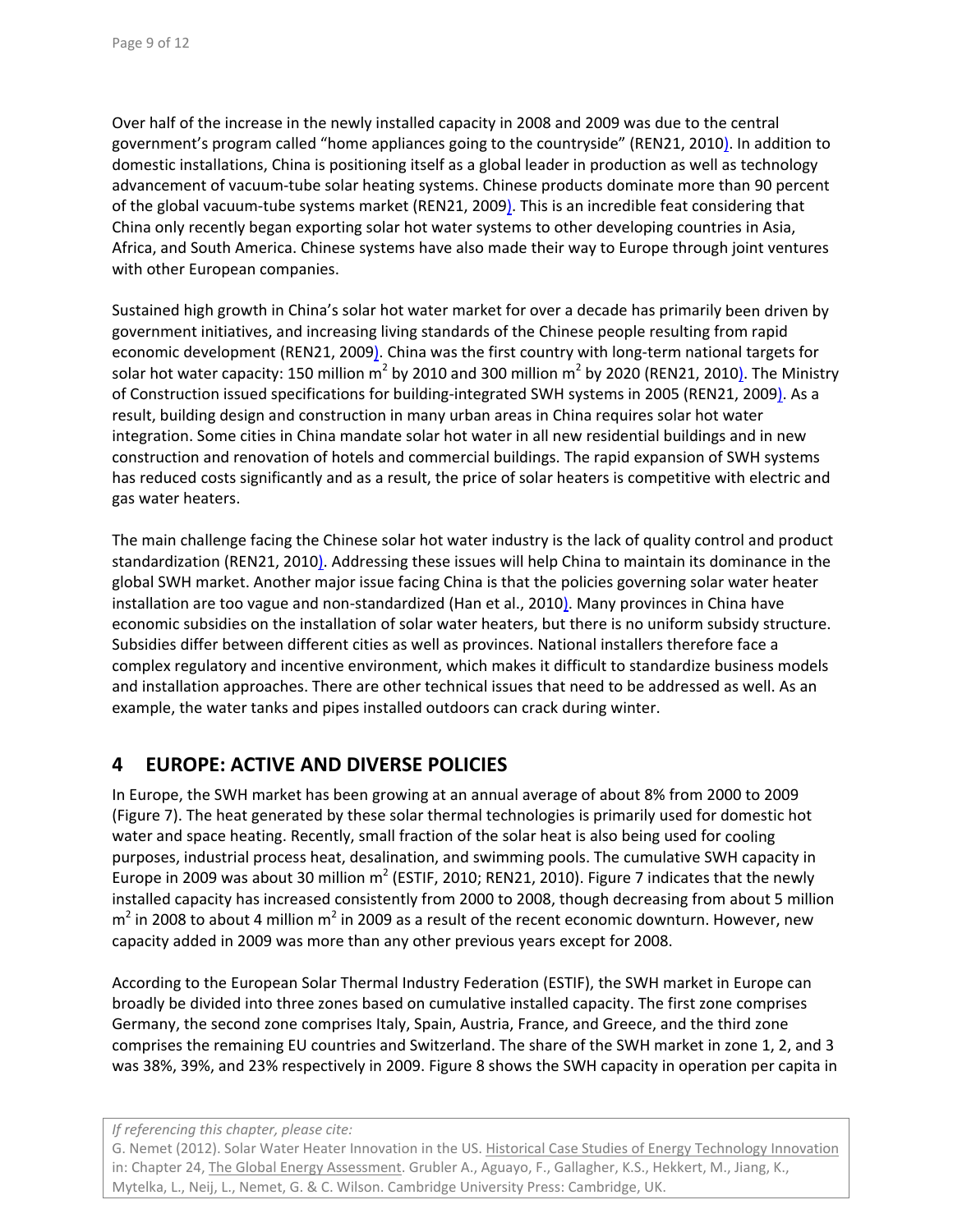major European markets. On a per capita basis, Cyprus is not only the leader in Europe, but also in the entire world. Austria and Germany are the other top two installers on a per capita basis in Europe after Cyprus. According to ESTIF, for many years almost 70% of SWH installations in Europe have occurred in Germany, Austria and Greece (ESTIF, 2007).



**FIGURE 8. NEWLY INSTALLED CAPACITY PER CAPITA IN MAJOR EUROPEAN MARKETS FROM 1999 TO 2009** (WERNER AND MAUTHNER, 2010; ESTIF, 2010)**.**

Public policies conducive to growth have played a critical role in the development and high growth rates of the SWH market in Europe. Other related drivers include increasing prices of conventional energy, and concern with supply security and climate change (ESTIF, 2007). Financial incentive schemes in the form of direct grants, tax reductions, and loans at reduced rates have been very important in various markets. For example, Germany implemented a program called "Market Rebate Programme for Renewable Energy (MAP)" that provided direct grants to eligible solar thermal installers based on the size of the system installed (Hack, 2006). In addition to this financial incentive scheme, Germany also benefitted from campaigns conducted at the federal and local levels to raise awareness of the benefits of solar power. Similarly, Greece implemented a program that offered investment cost deductions from personal income tax from the late 1970s till the early 1990s (Hack, 2006). This program helped the solar thermal market reach a critical mass in Greece and as a result the market is still flourishing even after the termination of the program (ESTIF, 2007). This stands in sharp contrast to the US experience. Austria has also benefited from public support programs in the form of financial incentives, professional building codes, R&D funding, and awareness campaigns.

Although Europe has seen a healthy growth rate in SWH markets, this growth is driven only by a handful of nations as noted above. France, Italy, and Spain have experienced healthy growth rates in the past few years, but their market size per capita is still relatively small (Figure 8). Europe can increase its solar

#### *If referencing this chapter, please cite:*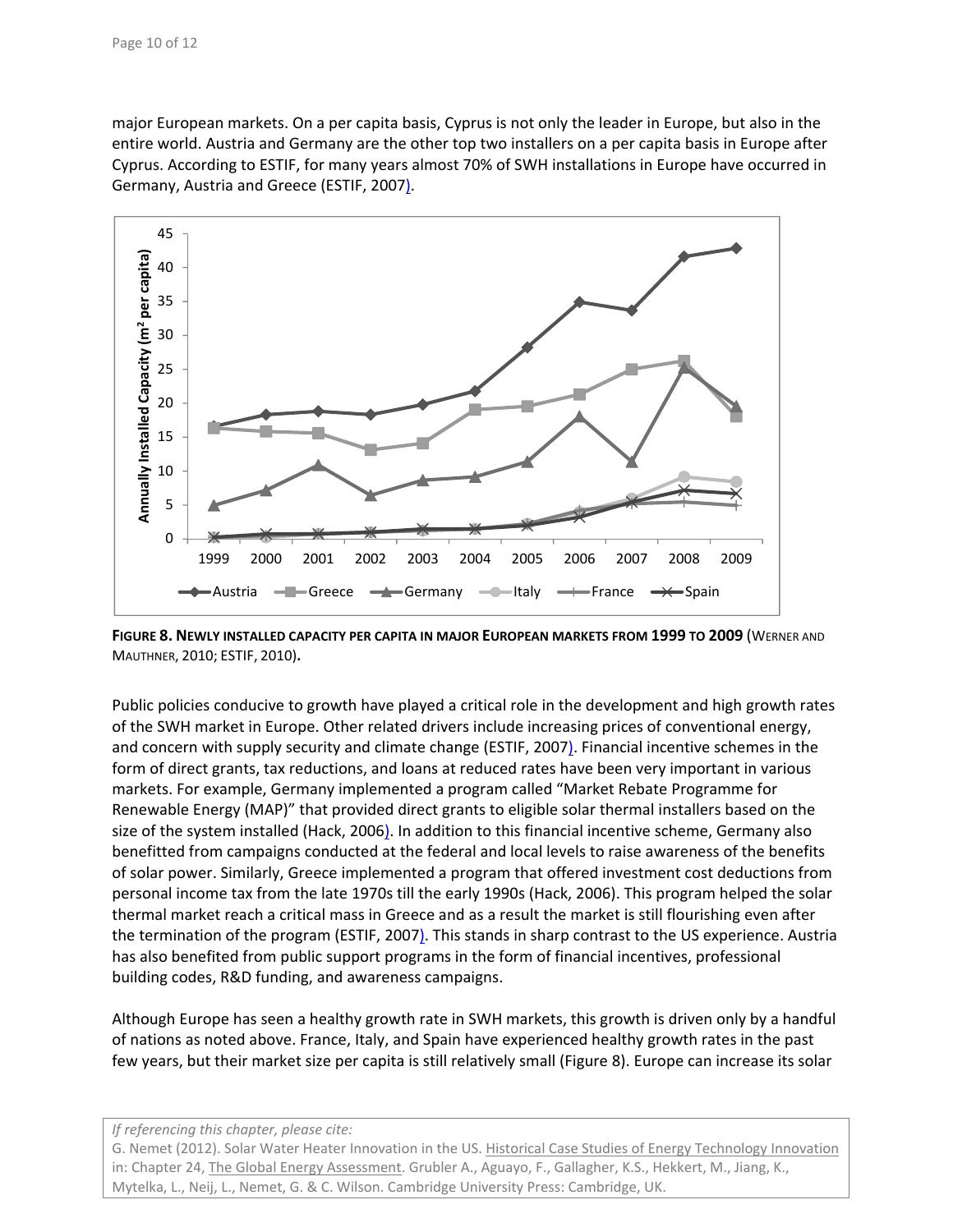capacity significantly by following the examples of Germany, Austria, Greece, and Cyprus, which have shown the promise of policy instruments including: implementing national as well as EU level solar thermal targets; implementing campaigns to raise public awareness; professional development and training; setting new standards for buildings and encouraging building-integrated SWH systems; implementing targeted financial incentives schemes; implementing best practices identified in member countries as well as other countries; and encouraging emerging technologies and applications.

# **5 CONCLUSION**

The discussion presented in this case study indicates the important role government policy has played in shaping the solar water heater market in the US, China and Europe. The policy inconsistency in California led to stagnation in the US. Sustained and innovative policy support has contributed to a steadily growing solar market in Europe, and to an even greater extent in China. The lack of quality control and product standardization was an issue in California and continues to be in China. Implementation of mechanisms to enhance quality control has proven to be an effective way to improve reliability. A good example is Hawaii's program to inspect an installed system in order for purchasers to receive a tax credit. The discussion also indicated that the commercialization of SWH in the US might have been too rapid compared to China and Europe where growth has been steady over an extended period of time.

The ensuing two decades of stagnant demand in the US offer perhaps the most important insight from this case. The technology that was adopted very rapidly in the late 1970s was widely perceived to have been a failure. Stories abound of installations causing thousands of dollars of damage due to leaking roofs and fly‐by‐night installers. Perhaps 50% of systems were no longer functioning within 5 years. This large and prominent early failure of the technology has proven extremely difficult to overcome. The technology was no longer trusted, even though the quality of the technology improved steadily over the 1990s and 2000s (e.g. by avoiding freezing of the working fluid and so removing the issue of leaks). Moreover, policy innovations have found effective ways to improve reliability at a modest cost. The inspection program in Hawaii provides a way to create incentives for performance rather than just capital investment.

In many ways it is easier to learn from successes than from failures. The sustained support in both Europe and China are the central reasons for the success in growing those markets. Still, the failure of the California experience is important because of the shadow it cast over the US market for decades. The experience of the solar water heaters in the US raises the questions: did the incentive program in 1980s destroy the U.S. industry for 20 years? Was the technology commercialized too early? Too rapidly? Was this an example of relying too much on installers to learn by doing? The rapid removal of government and non‐government incentives in the mid‐1980s had adverse effects on the industry. But it is also possible that the combination of blunt policy instruments that were prone to abuse and the very rapid expansion of the industry in the late-1970s and early-1980s led to the proliferation of fraudulent installers, and low-quality installations that became the most lasting legacy of the US experience with solar water heating.

#### *If referencing this chapter, please cite:*